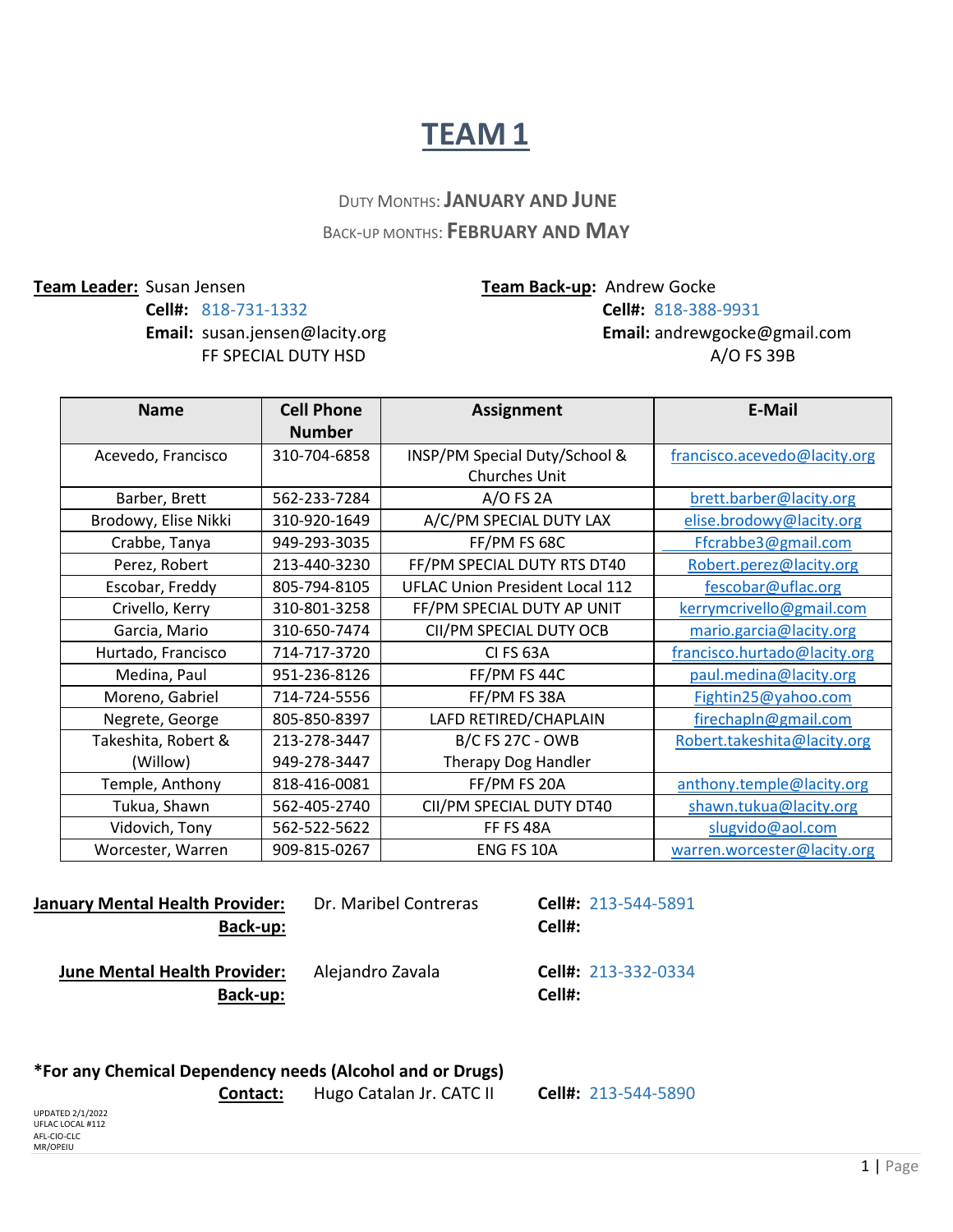## **TEAM 2**

 DUTY MONTHS:**APRIL AND NOVEMBER** BACK-UP MONTHS:**JANUARY AND JUNE**

**Email:** [marc.shapiro@lacity.org](mailto:marc.shapiro@lacity.org) **Email:** [firehogg1@yahoo.com](mailto:firehogg1@yahoo.com) **EMS CI/PM FS 84B** FFIII FS 111B

**Team Leader:** Marc Shapiro **Team Back-up:** John O'Connor **Cell#:** 805-358-1943 **Cell#:** 310-251-5009

| <b>Name</b>        | <b>Cell Phone Number</b> | <b>Assignment</b>      | E-Mail                     |
|--------------------|--------------------------|------------------------|----------------------------|
| Addleman, Stephen  | 909-647-8959             | FF/PM FS 67B           | saddleman@uflac.org        |
| Albert, Jack       | 805-279-3670             | FF/PM FS 10A           | jack.albert@lacity.org     |
| Balzano, Daniel    | 562-846-5579             | FF/PM FS 59A           | Daniel.balzano@lacity.org  |
| Boyd, Giovanni     | 310-720-4437             | <b>FF FS 34C</b>       | giovanni.n.boyd@lacity.org |
| Carter, Scott      | 310-714-9584             | FF/PM AIR OPS 107B     | carterangie@att.net        |
| Cardenas, John     | 661-917-7019             | CII FS 78B             | john.cardenas@lacity.org   |
| Dickey, Neal       | 310-592-8234             | FF/PM FS 39C           | Neal.dickey@gmail.com      |
| Gerlich, Stacy     | 818-414-9975             | BC/PM EMS SPECIAL DUTY | stacy.gerlich@lacity.org   |
|                    |                          | <b>AOPS</b>            |                            |
| Harris, Brian Todd | 805-207-7899             | CI SPECIAL DUTY TEMS   | heli4012@gmail.com         |
| Mc Elroy, Bob      | 714-585-9250             | LAFD/RETIRED           | mcelroyshouse@aol.com      |
| Meza, Miguel       | 310-897-0824             | CI/PM FS 60C           | meza824@gmail.com          |
| Najera, Rick       | 818-469-4901             | CI - SPECIAL DUTY QAU  | Rick.najera@lacity.org     |
| Porter, Brett      | 805-506-1386             | <b>CI FS 13B</b>       | brett.porter@lacity.org    |
| Terrusa, John      | 805-551-9101             | F/PM AIR-OPS 114A      | jterrusa@gmail.com         |
| Walker, Jay        | 562-972-6298             | CI FS 38A              | Jay.walker@lacity.org      |
| Werle, Tim         | 714-330-2711             | <b>SENIOR CHAPLAIN</b> | timothy.werle@lacity.org   |
|                    |                          | CII/PM FS 85A          |                            |
| Rodriguez, Corey   | 310-795-2697             | CI/PM FS 91A           | crodsurfs@gmail.com        |

 **April Mental Health Provider:** Dr. Maribel Contreras **Cell#:** 213-544-5891  **Back-up: Cell#: November Mental Health Provider:** Alejandro Zavala **Cell#: 213-332-0334 Back-up: Cell#:**

#### **\*For any Chemical Dependency needs (Alcohol and or Drugs)**

UPDATED 2/1/2022 UFLAC LOCAL #112 AFL-CIO-CLC MR/OPEIU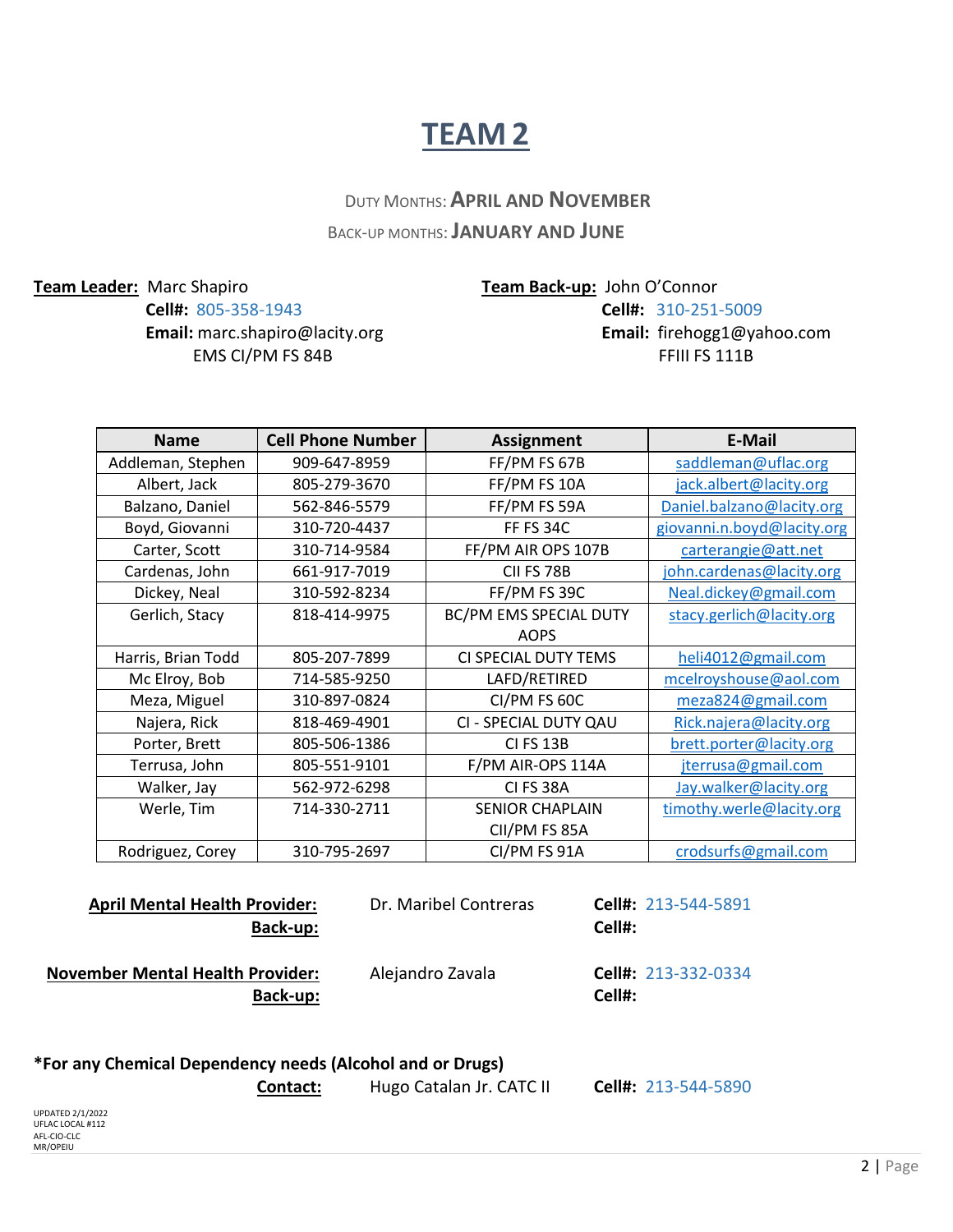## **TEAM 3**

### DUTY MONTHS: **FEBRUARY AND JULY** BACK-UP MONTHS:**APRIL AND NOVEMBER**

**Cell#:** 310-874-2376 **Cell#:** 213-595-9116 CII SPECIAL DUTY RTSCII/PM FS 92B

**Team Leader:** Jack Baham **Team Back-up:** Sean Saunders

**Email:** [jack.baham@lacity.org](mailto:jack.baham@lacity.org) **Email:** [sean.saunders@lacity.org](mailto:sean.saunders@lacity.org)

| <b>Name</b>      | <b>Cell Phone Number</b> | <b>Assignment</b>           | E-Mail                      |
|------------------|--------------------------|-----------------------------|-----------------------------|
| Alva, Stephen    | 626-824-1203             | CI SPECIAL DUTY RTS-DT81    | stevealva34@hotmail.com     |
| Carlin, Richard  | 562-631-9789             | CI FS 3C                    | richard.carlin@lacity.org   |
| Connolly, Shawn  | 661-877-7939             | INSPT/PM SPECIAL DUTY VPS   | shawnconnolly@sbcglobal.net |
| Covin, Ivan      | 323-351-4950             | FF/PM 43A                   | Ivan.covin@lacity.org       |
| Draeger, Justin  | 951-375-7133             | <b>FF FS 48C</b>            | Justin.draeger@lacity.org   |
| Elliott, Brandon | 949-295-0762             | <b>FF FS 29A</b>            | brandon.elliott@lacity.org  |
| Gonzalez, Mario  | 805-231-6002             | CI/PM SPECIAL DUTY RTS DT81 | mario.gonzalez@lacity.org   |
| Hester, Ralph    | 818-312-0544             | FF FS 69A                   | ralph.hester@lacity.org     |
| Ketaily, Tim     | 805-479-5731             | <b>CI FS 61A</b>            | tmketaily@gmail.com         |
| Landon, David    | 805-368-8770             | FF/PM FS 84A                | david.landon@lacity.org     |
| Moore, lan       | 805-813-1282             | FF FS 9C                    | moore.ian.88@gmail.com      |
| Murillo, Richard | 626-201-1446             | CI FS <sub>6</sub> A        | richard.murillo@lacity.org  |
| Pasos, Jess      | 805-777-7105             | LAFD-RETIRED/CHAPLAIN       | jpasos@verizon.net          |
| Penuelas, Juan   | 562-631-3382             | FF/PM FS 25B                | Juan.penuelas@lacity.org    |
| Secci, Cecco     | 310-739-3323             | CII SPECIAL DUTY PLANNING   | cecco.secci@lacity.org      |
| Schmidt, Eric    | 818-262-0589             | FF/PM QIS                   | Eric.schmidt@lacity.org     |
| Williams, Brian  | 714-801-6058             | <b>CI FS 42A</b>            | Brian.williams@lacity.org   |

February Mental Health Provider: Dr. Krystle Madrid Cell#: 213-718-0768 Example of the Back-up: the Back-up: the Cell of the Cell of the Cell of the Cell of the Cell of the Cell of the Cell of the Cell of the Cell of the Cell of the Cell of the Cell of the Cell of the Cell of the Cell of the C **July Mental Health Provider: Cell#: Back-up: Cell#:** 

**\*NOTE: MHP's on-call schedule will be updated after May 2020**

**\*For any Chemical Dependency needs (Alcohol and or Drugs)**

 **Contact:** Hugo Catalan Jr. CATC II **Cell#:** 213-544-5890

# **TEAM 4**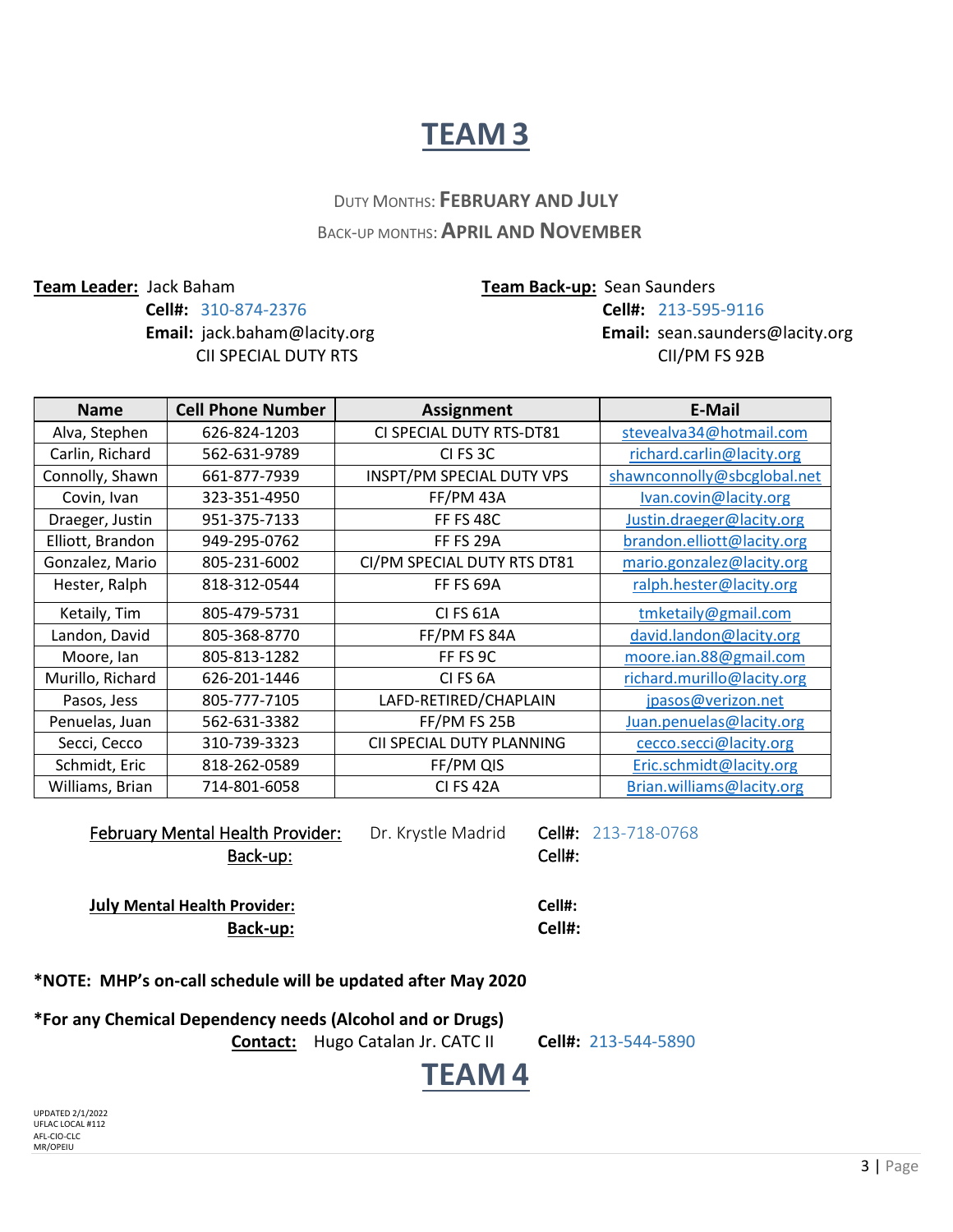### DUTY MONTHS:**MARCH AND AUGUST** BACK-UP MONTHS: **SEPTEMBER AND DECEMBER**

**Team Leader:** Charles Boswell **Team Back-up:** Gage Oetgen

**EMS CI/PM FS4A FF 5C** 

**Cell#:** 310-502-3907 **Cell#:** 949-330-3115 **Email:** [cbozgo@yahoo.com](mailto:cbozgo@yahoo.com) **Email:** o12gage@cox.net

| <b>Name</b>           | <b>Cell Phone</b> | <b>Assignment</b>       | E-Mail                          |
|-----------------------|-------------------|-------------------------|---------------------------------|
|                       | <b>Number</b>     |                         |                                 |
| Cohen, David          | 805-826-6188      | CI/PM FS 23A            | david.cohen@lacity.org          |
| Davila, Victor        | 213-400-5556      | CI FS 34A               | victor.davila@lacity.org        |
| Seiser, Michael       | 818-585-5158      | CI/PM FS 82A            | Michael.seiser@lacity.org       |
| Ferrari, Daniel       | 714-292-1156      | FF/PM FS 25C            | bigdan19024@yahoo.com           |
| Garcia, Ceasar        | 951-236-1402      | RETIRED/LIVES IN TX.    | grc649@aol.com                  |
| Gastelum, David       | 310-987-8142      | A/O FS 92B              | gastelumdavid@rocketmail.com    |
| Godinez, Rick         | 661-904-3050      | RETIRED/CHAPLAIN        | rick.godinez@lacity.org         |
| Gschweng, Christopher | 562-276-8538      | FF/PM SOBER Unit S-EMD  | Christopher.gschweng@lacity.org |
| Hahn, David           | 310-882-0338      | CI/PM FS 77BMARTINEZ    | david.hahn@lacity.org           |
| Leach, Damon          | 310-562-9110      | CII/PM SPECIAL DUTY PSD | damon.leach@lacity.org          |
| Martinez, Chris       | 760-954-3791      | LAFD/RETIRED            | torolafd@yahoo.com              |
| Abe, Keston           | 323-356-7075      | CI/PM FS 9A             | Kestonabe@gmail.com             |
| Phillips, Stephen     | 310-570-5541      | CII/PM SPECIAL DUTY ARS | stephen.phillips@lacity.org     |
| Rickey, Jeff          | 661-993-7096      | LAFD/RETIRED            | <u>jefrick@msn.com</u>          |
| Randolph, Justin      | 805-432-0941      | FF/PM FS 27C            | Justin.randolph@lacity.org      |
| Rodriguez, Don        | 714-943-5644      | <b>FF FS 48B</b>        | heavydee48@gmail.com            |
| Rose, Corey           | 818-523-5652      | AC/PM FS 88A-CHAPLAIN   | Corey.rose@lacity.org           |

**March Mental Health Provider:** Alejandro Zavala **Cell#:** 213-332-0334

**Back-up: Cell#:**

**August Mental Health Provider: Cell#: Back-up: Cell#:**

**\*NOTE: MHP's on-call schedule will be updated after May 2020**

| *For any Chemical Dependency needs (Alcohol and or Drugs) |
|-----------------------------------------------------------|
|-----------------------------------------------------------|

 **Contact:** Hugo Catalan Jr. CATC II **Cell#:** 213-544-5890

# **TEAM 5**

DUTY MONTHS: **SEPTEMBER AND DECEMBER**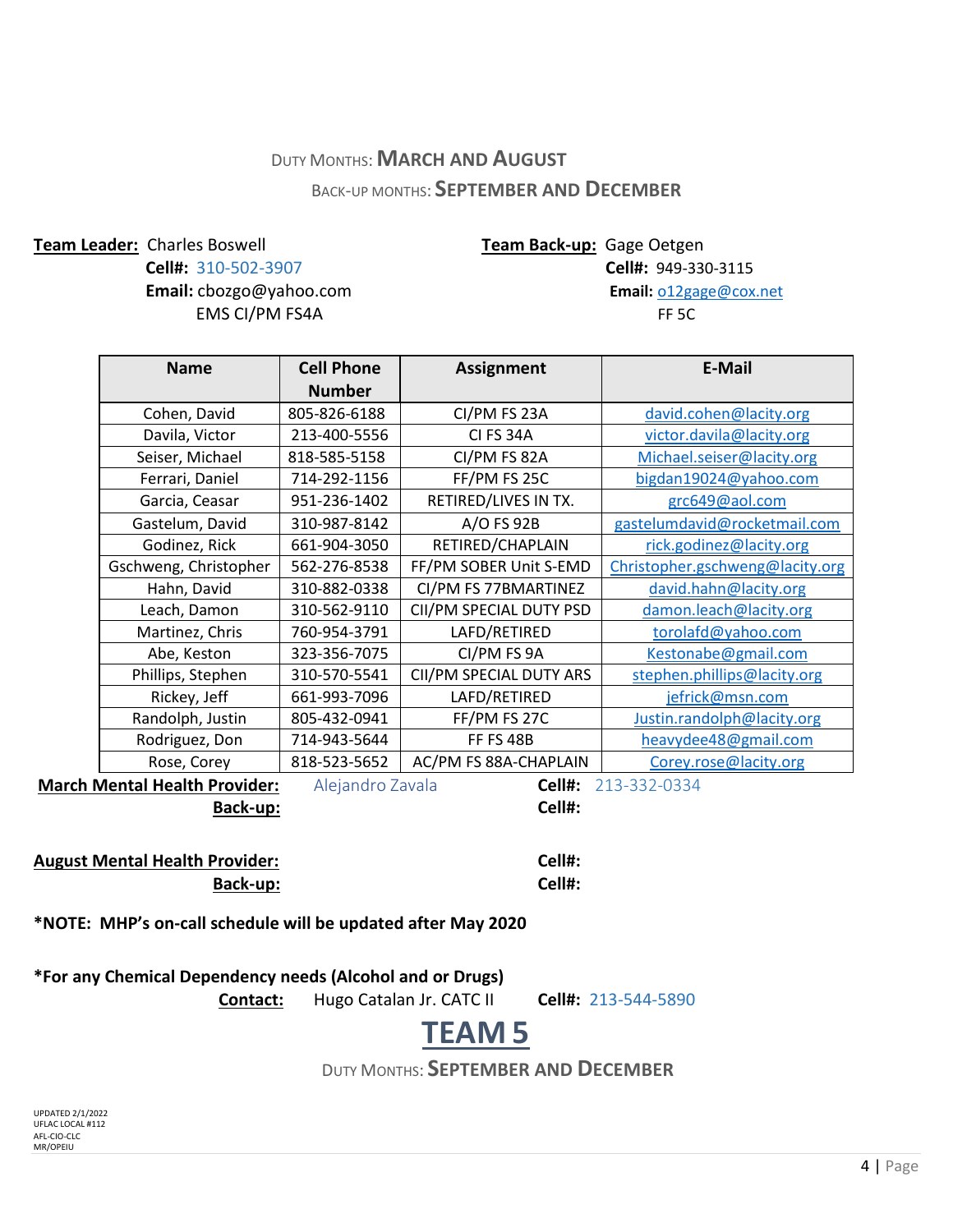### BACK-UP MONTHS:**JULY AND OCTOBER**

#### **Team Leader:** Adam VanGerpen **Team Back-up**: Glennon, Trey

**Email:** [avangerpen@uflac.org](mailto:avangerpen@uflac.org) **Email:** [trey.glennon@lacity.org](mailto:trey.glennon@lacity.org)

**Cell#:** 213-444-9332 **Cell#:** 714-742-5555 CI/PM 84CENG/PM 63C

| <b>Name</b>        | <b>Cell Phone Number</b> | <b>Assignment</b>          | E-Mail                       |
|--------------------|--------------------------|----------------------------|------------------------------|
| Garcia, Cesar      | 818-742-7388             | <b>CI FS 39C</b>           | Cesar.s.garcia@lacity.org    |
| Cooper, Kwame      | 323-997-2246             | LAFD/RETIRED               | akali@sbcglobal.net          |
| Davis, John        | 805-340-9231             | CI FS 37C                  | johnnd340@aol.com            |
| Gross, Rico        | 805-208-8070             | CII/PM SPECIAL             | Lilgboy50@msn.com            |
|                    |                          | <b>DUTY TPS</b>            |                              |
| Gamboa, Tony       | 213-507-6439             | AO FS 80B                  | tgamboa@uflac.org            |
| Gehr, Scott        | 714-655-0830             | SPECIAL DUTY/MLU           | snlgehr@yahoo.com            |
| Fierro, Manuel     | 213-660-5047             | FF SPECIAL DUTY            | Manuel.fierro@lacity.org     |
|                    |                          | <b>BSS</b>                 |                              |
| Hawkins, Robert    | 310-947-5253             | CI FS 57B                  | Robert.hawkins@lacity.org    |
| Kearns, Jared      | 805-501-0825             | CI RTS DT81                | jared.kearns@lacity.org      |
| Koffler, Kent      | 626-818-9006             | CII FS 66B                 | kentkoffler@gmail.com        |
| Rivera, Marty      | 805-216-4988             | <b>CI FS 97C</b>           | martin.rivera@lacity.org     |
| Peterson, Harry    | 213-361-2982             | CI/PM EMS                  | Harry.peterson@lacity.org    |
|                    |                          | 15A/FS70A                  |                              |
| Pham, Paul         | 310-739-9681             | <b>BC BATT 18 - FS 68C</b> | paul.pham@lacity.org         |
| Schutt, Jason      | 818-269-3086             | FF FS 28A                  | Jason.schutt@lacity.org      |
| Smith, Kevin       | 909-213-0702             | FF FS 85B CHAPLAIN         | kevin.smith@lacity.org       |
| Westbrook, Troy    | 818-390-2470             | FF/PM FS 100C              | westbrooktroy@yahoo.com      |
| Vigliotta, Richard | 805-433-3144             | CI FS 7C                   | richard.vigliotta@lacity.org |

**September Mental Health Provider: Cell#:**

 **December Mental Health Provider: Cell#:**

**Back-up: Cell#:**

**Back-up: Cell#:**

**\*NOTE: MHP's on-call schedule will be updated after May 2020**

**\*For any Chemical Dependency needs (Alcohol and or Drugs)**

 **Contact:** Hugo Catalan Jr. CATC II **Cell#:** 213-544-5890

# **TEAM 6**

**DUTY MONTHS:MAY AND OCTOBER**